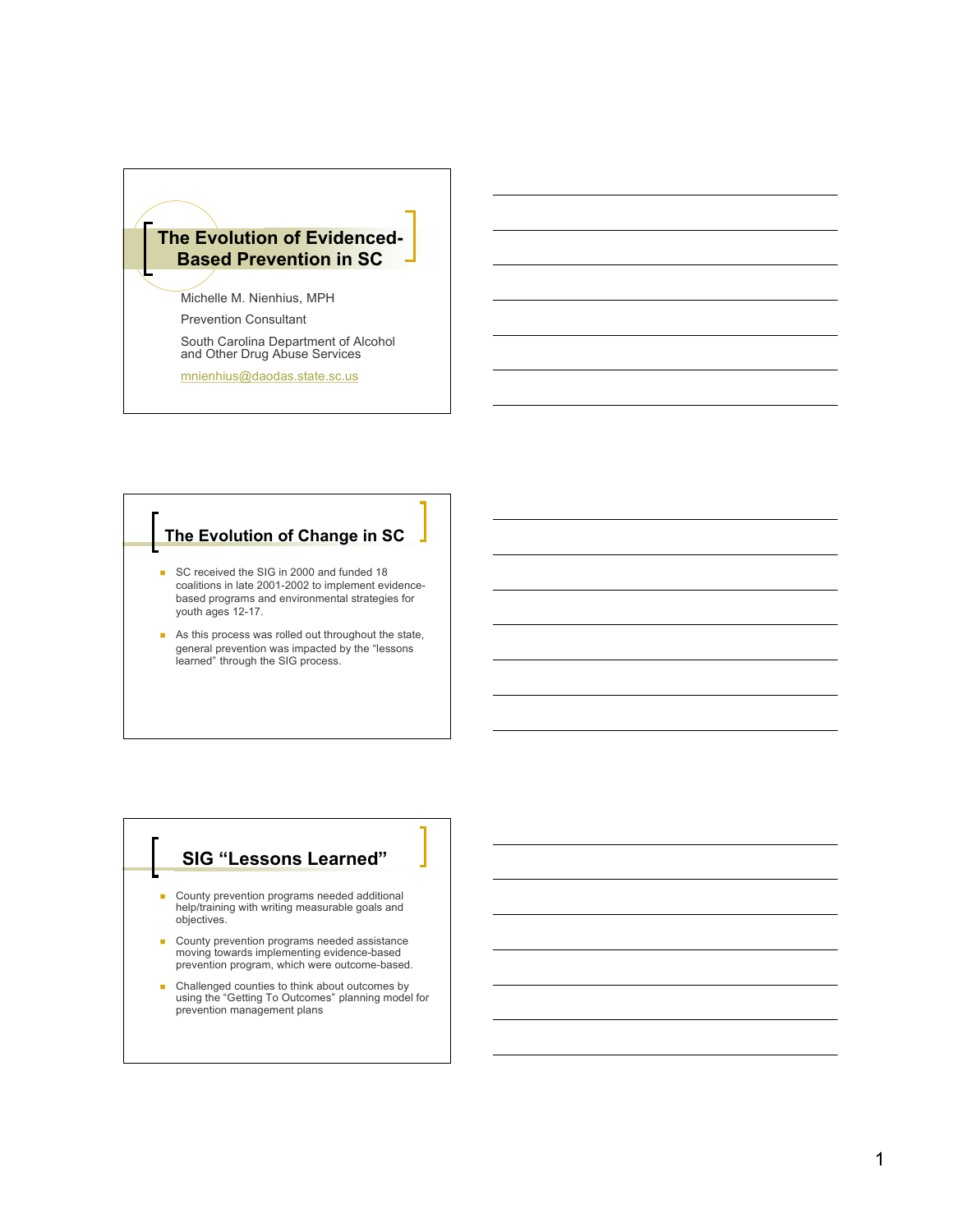#### **South Carolina Comprehensive** Prevention Strategy (CPS)

The CPS document (developed in 2001) contains six strategies for prevention, two of which are directly related to implementing evidence-based programs, policies and practices in the state.

- $\equiv$ Strategy 2: Use Evidence-Based Prevention
- Strategy 3: Blend Individual and Environmental Approaches

## **Definition of Evidence-Based Programs and Strategies**

The SC Governor's *C o m p re h e n s i ve S tra t e gy fo r Youth* Substance Abuse **Prevention defines evidence**based as a process in which experts, using commonly agreed-upon criteria for rating research interventions, come to a consensus that evaluation research findings are credible and can be substantiated.



Found on DAODAS website at www.daodas.state.sc.us

## **Blend Individual and Environmental Approaches**

#### **lndividual**

Individual problems that place a person at risk

Substance use is seen as a personal choice

**Approaches consist of** short-term programming

#### Environmental

**Problems are defined at** the policy level

Substance use is seen as **both an individual and a** systems issue

Approaches involve longterm policy changes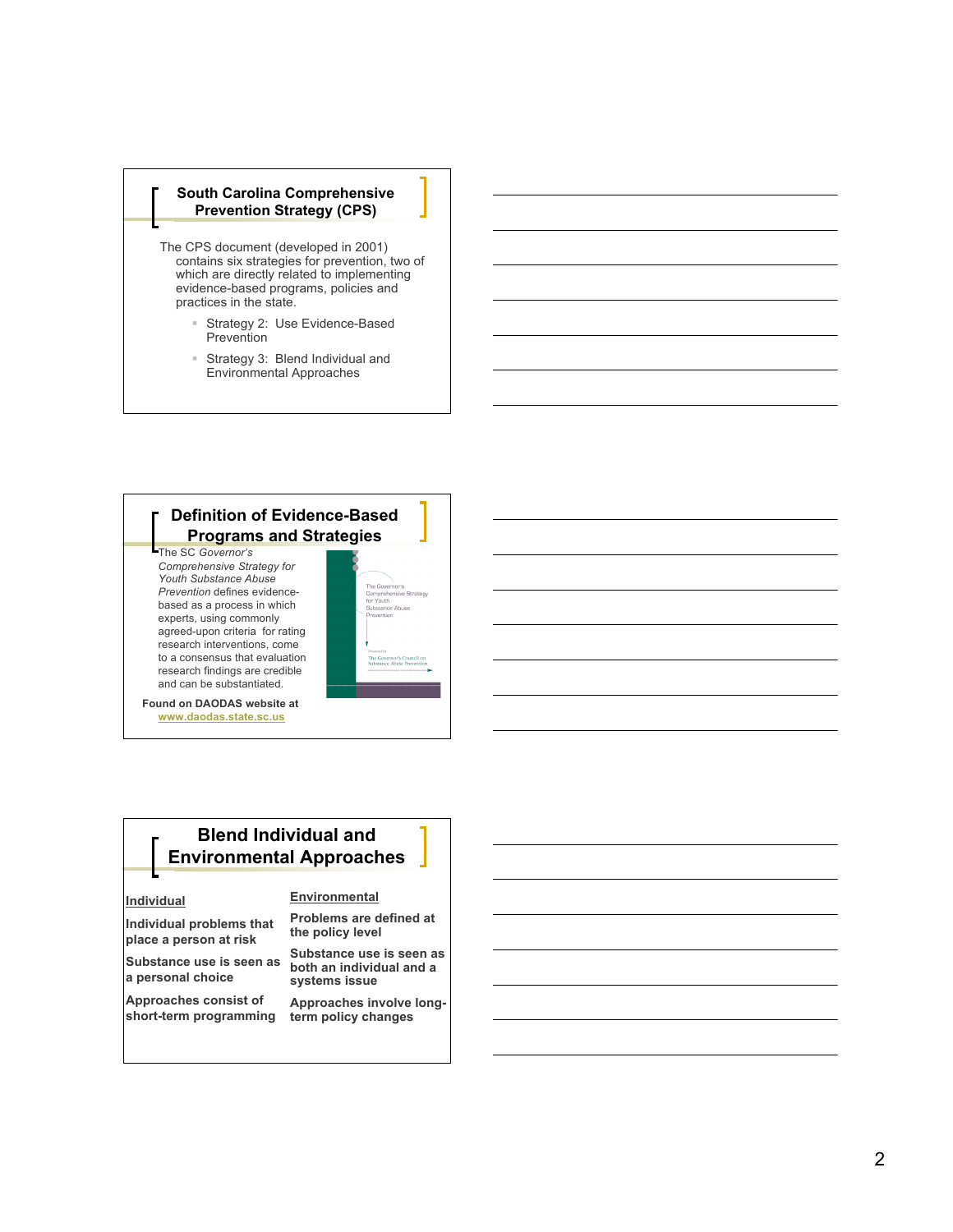

Environmental Strategies & Individual Programs

# South Carolina Tool-Kit

- $\bar{a}$ Developed in SC in 2001 as<br>resource for original SIG grantees.
- E Includes approximately 60<br>Evidence-Based Programs and<br>dozens of Environmental Strategies for Alcohol and Tobacco.
- E Created by sub-committee of<br>the SIG Advisory committee-<br>included representatives from<br>other state agencies.
- A joint product of DAODAS and<br>PIRE (SIG evaluators in SC). **EXECUTE:** Located on the DAODAS website: http://www.daodas.state.sc.us/t
- oolkit.asp **n** Includes the following sections:
	- $\circ$ Overview of strategies to<br>reduce underage alcohol use  $\circ$
	- Overview of strategies to reduce underage tobacco use  $\circ$ Index of selected programs
	- and characteristics
	- $\circ$ In depth information on<br>programs

## **f limeline of Process**

- × 2003: Required county needs and resources assessment training.
- 2003-2004: Changed the yearly management planning format to mirror the "Getting To Outcomes" logic model. This brought about<br>more counties in the state to use evidence-based prevention programs. The use of evidenced-based programs was not<br>required at this time.
- $\mathbf{r}$ Spring 2004: Developed a notebook with materials to support the<br>management planning process.
- E March 2004: DAODAS approved a plan for PIRE to provide<br>statewide technical assistance on prevention evaluation to county agencies.
- E May-July 2004: PIRE conducted site visits to each of the 33 county agencies to discuss evaluation needs and to assist in the<br>development of the evaluation plan(s).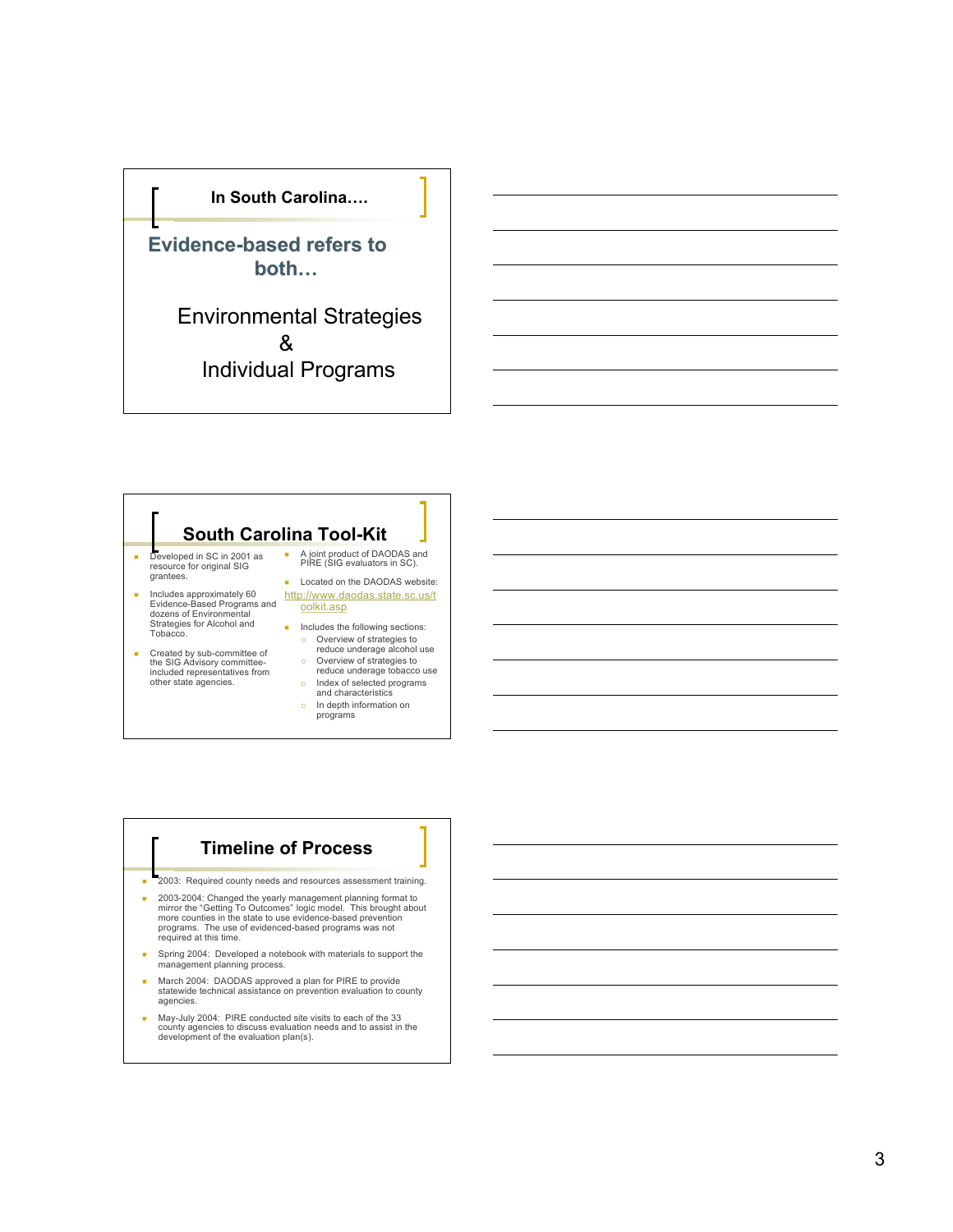

## **h l l n e of Process**

- Uuly 2005: Increase in the number of counties throughout the state that were using evidenced-based programs and strategies with SAPT block grant dollars.
- Ully 2005: Required recipients of the Safe and Drug Free Communities funding to implement only evidenced-based programs.

## **Implementation of Evidenced-Based Programs in 2005-2006**

- It was not mandatory for the county authorities to implement evidenced-based programs, however **7 <sup>2</sup>** CSAP/SAMHSA Model Programs were implemented across South Carolina.
- The most popular Model Program implemented was *All-Stars* , which was implemented in **15** different counties throughout the state.
	- **O t h e r p** Ξ

Ξ

Ξ

- rograms implemented in SC in 2005:<br>Botwin's Life Skills Training (4 sites);<br>CASASTART (1 site);<br>Families and Schools Together (FAST) (2 sites);<br>Guiding Good Choices (2 sites);<br>Leadership and Resiliency (1 site);<br>Leadership Ξ
- Ξ
- Ξ Ξ
- 
- PATHS (1 site);<br>Project Towards No Drug Abuse (TND) (5 sites); Ξ
- Ξ Project Alert (11 sites);<br>Project Alert (11 sites);<br>Second Step (1 site);<br>Second Step (1 site);<br>Strengthening Families Program (1 site);<br>Project SUCCESS(1 site);<br>Project Northland (2 sites);<br>Too Good for Drugs (1 site). Е
- Ξ
- Ξ Ξ
- Ξ Е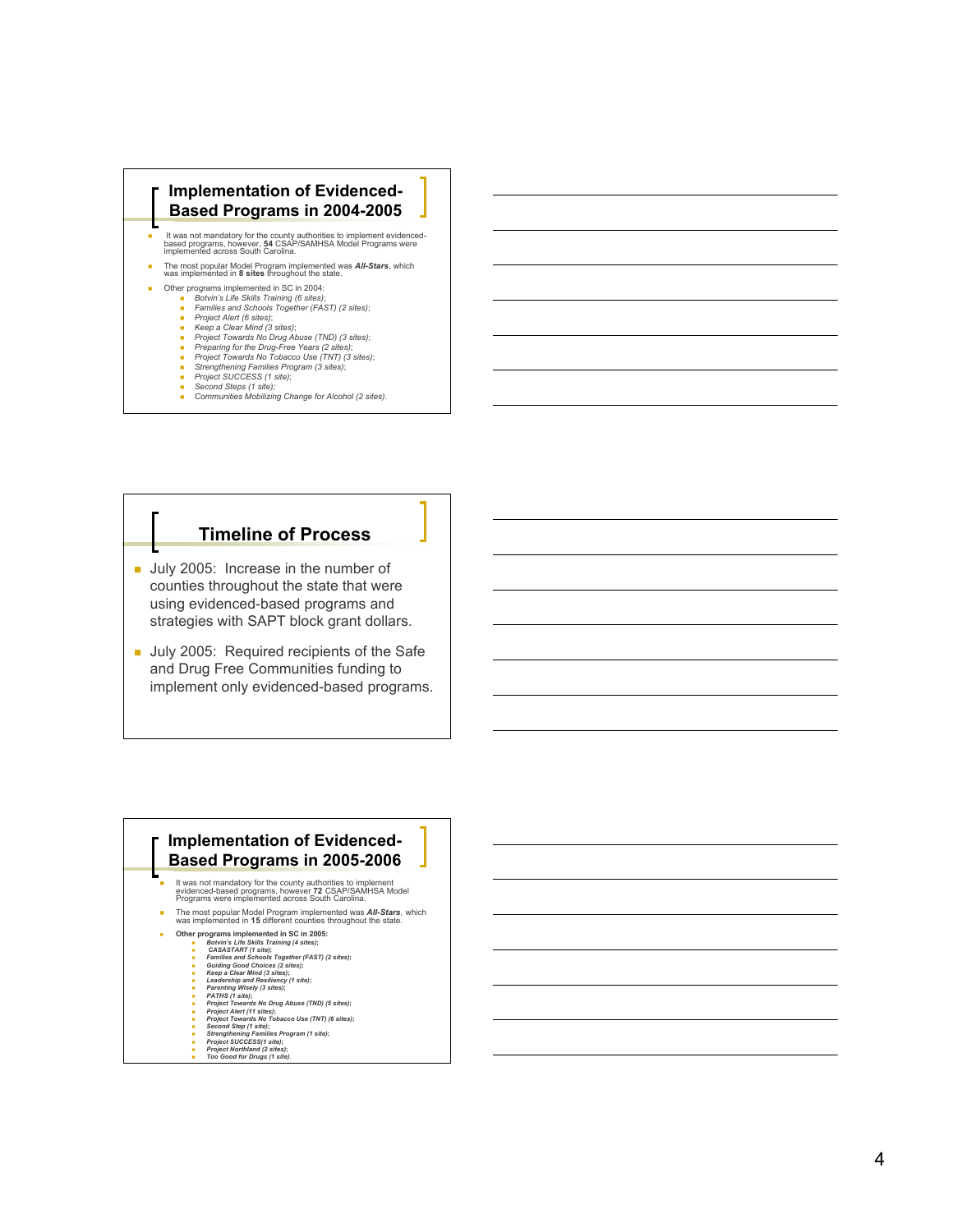## **h l l n e of Process**

- П October 2005: Release of SC's first Prevention Outcomes Annual Report.
- Ì. July 2006- Required prevention providers to<br>implement at least **one evidence-based program**<br>(level three or higher) or strategy (rated<br>high/very high) selected from the South Carolina<br>Tool Kit. This special condition may n satisfied by the implementation of evidence-<br>based programming funded by non-SAPT<br>Block Grant funding sources.
- Ű, FY 2006 and 2007: Sustained above efforts through current time.

## **Implementation of Evidenced-Based Programs in 2006-2007**

- The most popular Model Program implemented was *All-Stars* , which was implemented **<sup>19</sup>** times throughout the state.
- Following *All-Stars* was the *Project ALERT* program, which was implemented **10**  times and *Project Towards No Tobacco Use* that was implemented **<sup>9</sup>** times throughout the state.
- Ξ
	- Other programs implemented in SC in 2006:<br>
	Botvin's Life Skills Training (7 sites);<br>
	Families and Schools Together (FAST) (2 sites);<br>
	Alding Good Choices (2 sites);<br>
	Alding Good Choices (2 sites);<br>
	Alding Good Choices (2 s
		-
		- Е
		- Leadership and Resiliency (1 site);<br>Parenting Wisely (3 sites);<br>Parenting Wisely (3 sites);<br>Second Step (2 sites);<br>Second Step (2 sites);<br>Stengthening Families Program (1 site);<br>Project Northland (4 sites);<br>Children in the Ξ
		- Ξ
		- Ξ Ξ
		- Ξ
		- Ξ

Ξ

- 
- 

#### **DAODAS Strategic Plan Goals and Objectives Fiscal Years 2006-2008**

**Strategic Goal 2:** Improve the effectiveness of prevention programs.

- Ì. **OBJECTIVE 2.3:** Focus the agency's prevention philosophy to adopt and use a blending of evidence-<br>based individual and environmental approaches to prevention.
- ٠ **OBJECTIVE 2.4:** Using the distribution of service<br>events by Federal Prevention Category area, ensure<br>that at least 60% of the overall prevention programming<br>offered by county authorities **are education and**<br>environmental dissemination, community-based process, alternatives,<br>and problem identification and referral.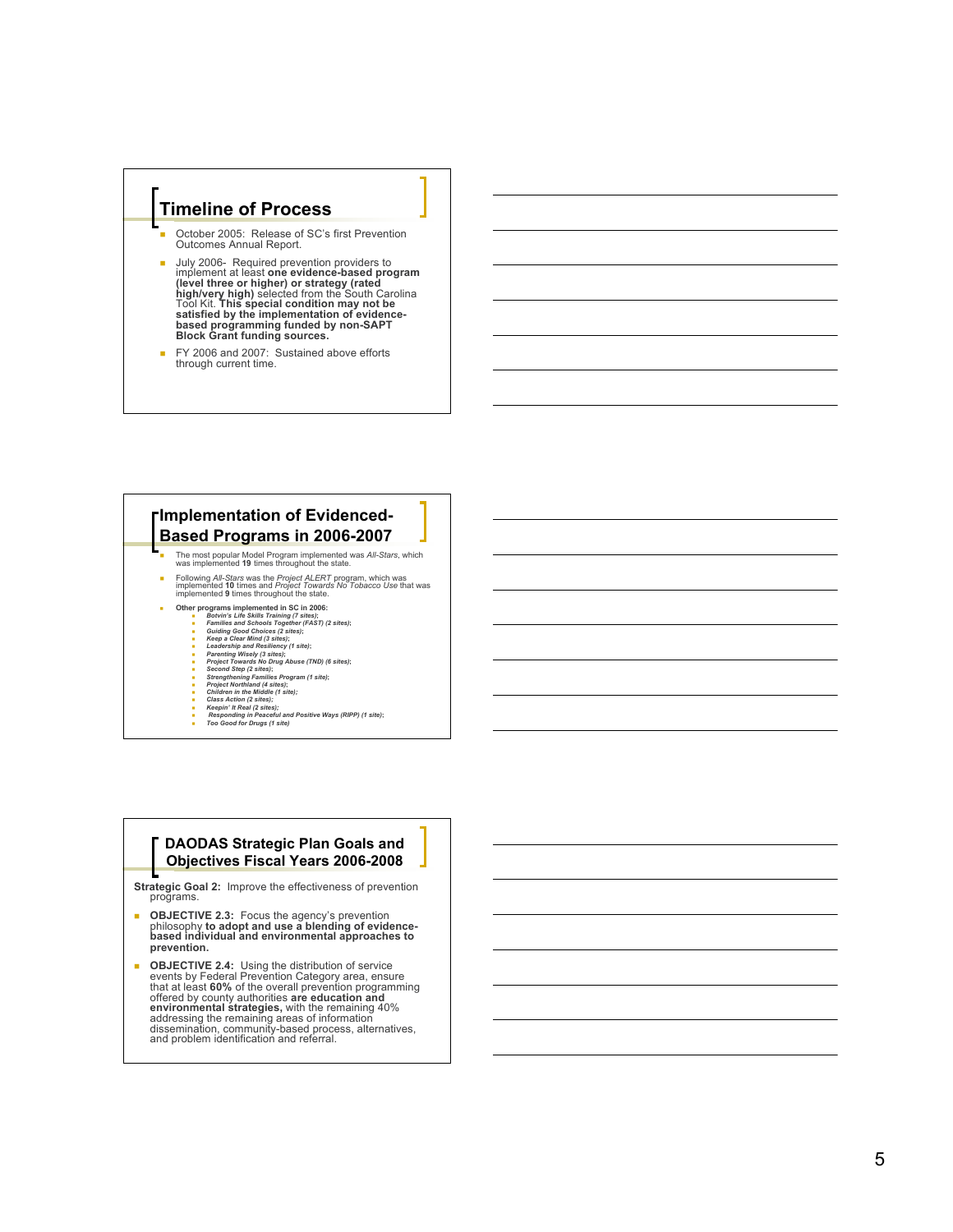#### **DAODAS Strategic Plan Goals and Objectives Fiscal Years 2006-2008**

- OBJECTIVE 2.56: Encourage local providers/county authorities and other prevention entities in the state to use programs and environmental strategies found<br>in the So*uth Carolina Toolkit for Evidence-Based* **Prevention Programs and Strategies.** 
	- Process Objective 2.56.1: Each year, the number<br>of evidence-based prevention programs and/or<br>strategies implemented by DAODAS' subgrantees will constitute a larger percentage of the total prevention programming.

## **From DAODAS FY2006-2007 Accountability Report**

- **n** FY 2003-2004, there were 54 implementations of evidenced-based programs throughout SC.
- $\blacksquare$  In FY 2004-2005 that number increased to **8 1** .
- In FY 2005-2006 the number jumped up to **1 4 5** .
- In FY 2006-2007 the number has climbed to **1 5 2** .

## **Original DAODAS Standard**

- **Survey**<br>The selected Core Measures for the pre-post ٠ test were:
	- o Perceived Risk
	- o Favorable Attitudes
	- o Decision-Making
	- o Perceived Peer Norms
	- o Perceived Parental Attitudes
	- o 30-day Use of Alcohol, Tobacco, and Marijuana

Measures were selected largely because they apply to a considerable percentage of prevention programs that cut across the spectrum of universal, selected or indicated programs.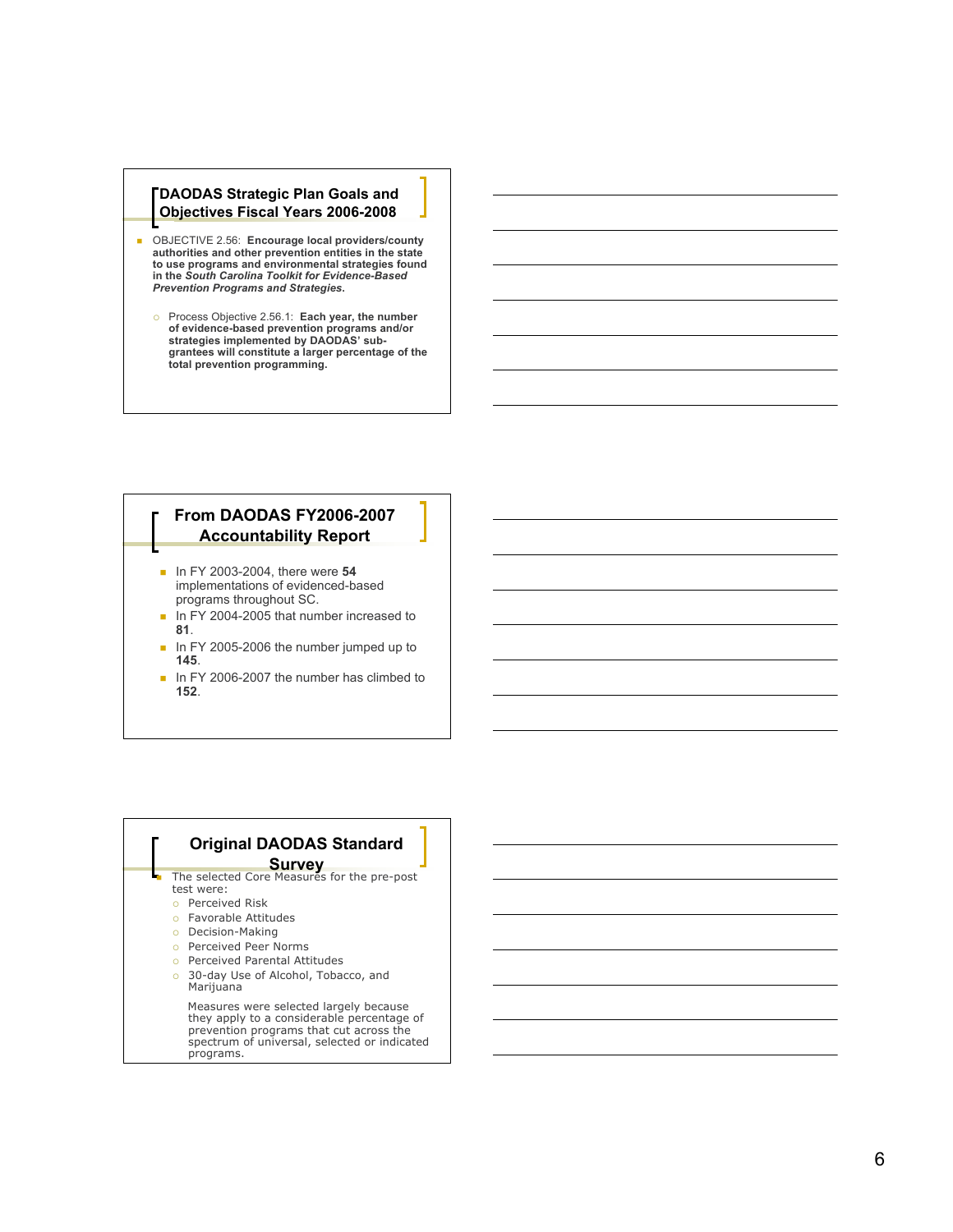## **Original DAODAS Standard Survey**

- $\blacksquare$  The measures were combined with four demographic questions to comprise a 40-item test.
- Reviewed the survey with experienced locals for input throughout the process.
- County prevention programs were required to use the survey starting in July 2004 with all multisession programs **(not just evidence-based programs).**

# **Evaluation Reports Overall measure results Charts/tables**

- **Interpretation of results**
- **Analysis by race, gender, implementation** group
- Provided to each county by program

## **Overview of Statewide Prevention Outcomes Report**

**D** Overview

- **Pre- and Post-Test Outcomes** 
	- o Overall
	- $\circ$  Compared across years
	- o By demographic groups
- **Pre- and Post-Test Outcomes by Program**

http://chweb.pire.org/scdocuments/documents/301Ann ualReport\_06.pdf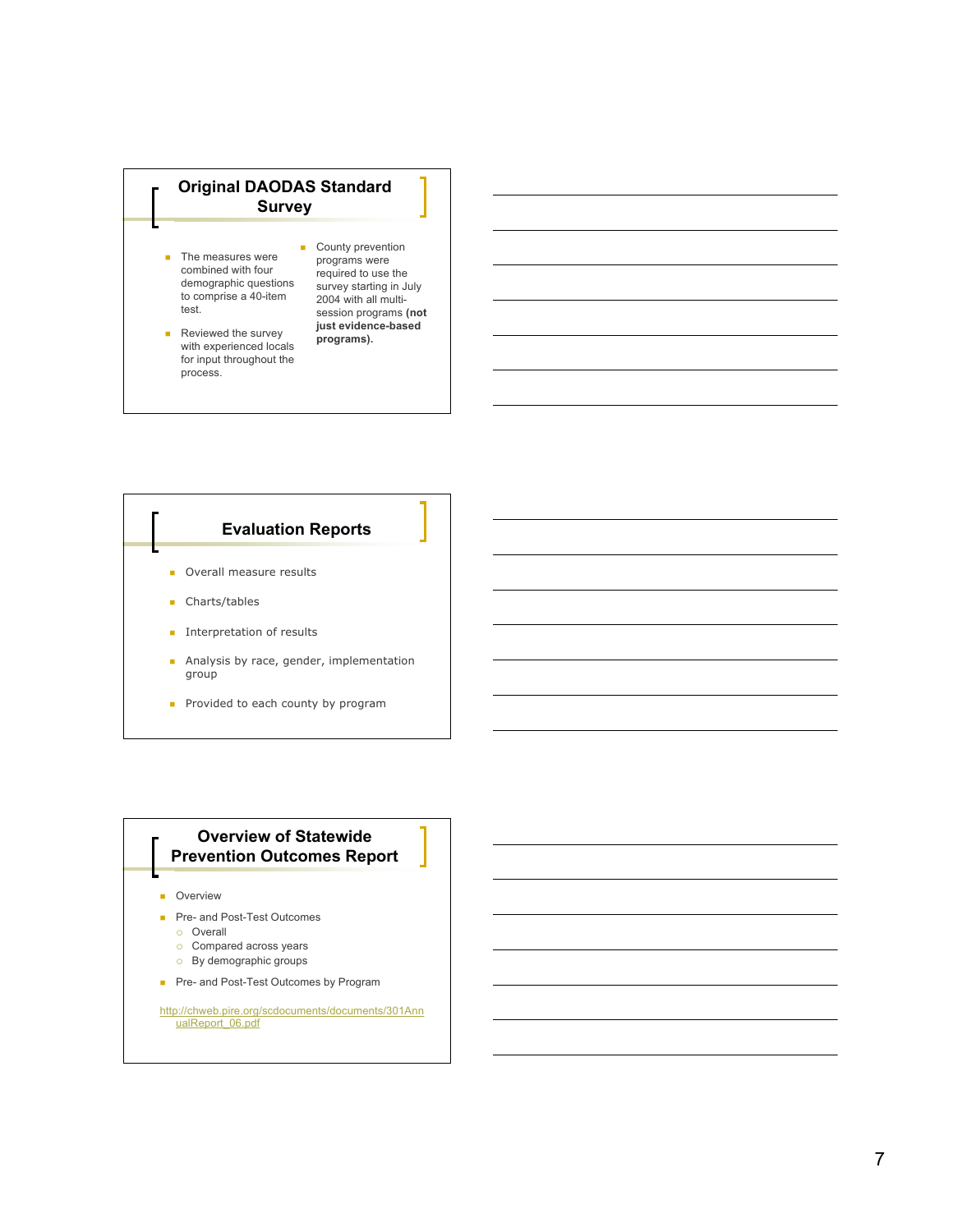| <b>Prevention Programs in SC</b> |            |             |             |  |  |
|----------------------------------|------------|-------------|-------------|--|--|
|                                  |            |             |             |  |  |
| Measures                         | FY05       | <b>FY06</b> | FY07        |  |  |
| Perceived Risk                   | 12.7% **   | 11.2 % **   | $11.3\%$ ** |  |  |
| Favorable<br>Attitudes           | 4.6% **    | $3.5\%$ **  | $2.5\%$ **  |  |  |
| Decision Making                  | $3.1\%$ ** | $3.2\%$ **  | $3.1\%$ **  |  |  |
| Perceived Peer<br><b>Norms</b>   | $3.8\%$ ** | $4.5\%$ **  | $3.1\%$ **  |  |  |
| Perceived Parental<br>Attitudes  | $1.6\%$ ** | $0.6\%$ **  | $1.1\%$ **  |  |  |



## **Standard Survey Results for Prevention Programs in SC**

| Measure                     | FY 05        | FY 06        | FY 07        |
|-----------------------------|--------------|--------------|--------------|
| 30 day use of<br>alcohol    | $-19.8\%$ ** | $-31.1\%$ ** | $-32.1\%$ ** |
| 30 day use of<br>marijuana  | $-29.7\%$ ** | $-31.6\%$ ** | $-34.2\%$ ** |
| 30 day use of<br>cigarettes | $-7.1\%$ **  | $-23.5\%$ ** | $-23.7\%$ ** |

**Negative Change are desired**

**\*\* Statistical Significance (p<.05)**

## **County Testimonials**

- Help choose/improve programs
- Get additional funding
- See the whole picture/confirm what is known/rethink assumptions
- **Add credibility**
- Get seat "at the table"
- Prove prevention works!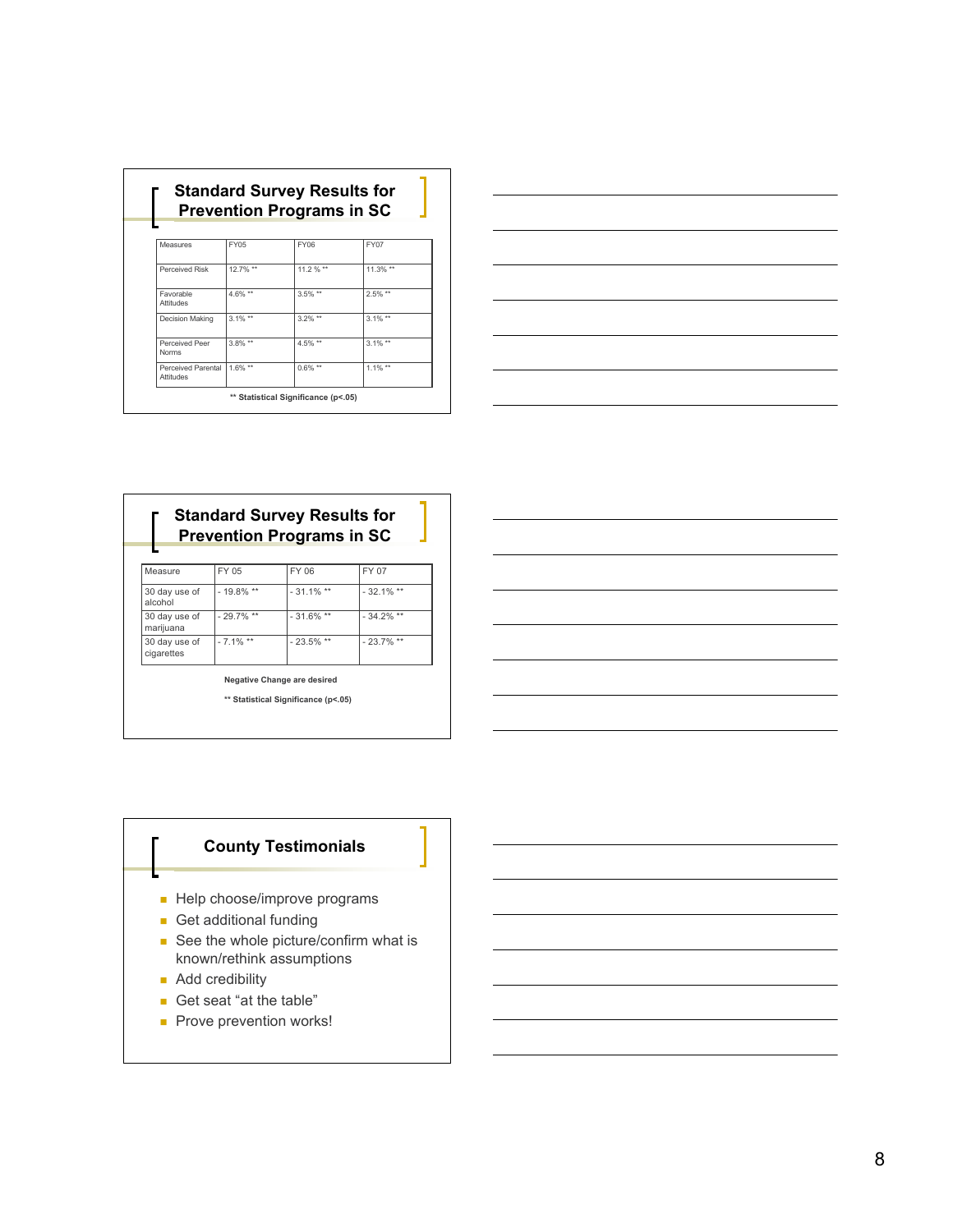## **Comments from Locals**

Е "In terms of the data we get back from you on standard<br>survey/annual outcome we have been extremely successful<br>leveraging that data as a **entry into the school system** bigger<br>than just a few classrooms. It has given us **cr** 

"We are now seated at the table of our two biggest school<br>districts in deciding on the who, what, and when in<br>providing evidenced based programming, developing<br>school district policies, and other prevention activities.<br>The made about certain schools and what problems or concerns<br>that the students may be facing when it comes to substance abuse issues

Jane Alleva, York

#### **More Comments … .**

Ľ We are also able to use data for each year of implementation to look for trends or changes in<br>the outcomes. Any changes noted in the outcome data, allows the agency to **make improvements in**<br>curriculum implementation quickly so that the desired outcomes can be reached.

"The use of outcomes data has greatly improved the way and manner in which we **choose the**<br>**programs that will be implemented.** Getting<br>the survey data is not always easy, but it is worth<br>the struggle in the end."—Pam Rush, Barnwell

## **One More Comment … .**

Ľ

We were able to offer the school district an evidenced-based curriculum to their middle and high school students. (Project Northland). Finally and as a result of data from the pre-post surveys from Project Northland we were convinced that we needed to push the curricula down to the elementary level. (Grades 1 - 5). As a result of our efforts and the results of the surveys, the School Board for the School District committed the necessary resources to pay for the elementary version of Project Northland. They also paid for the materials needed to continue the Project Northland to students in the middle and high school.

Ron Rickenbaker, Colleton County Director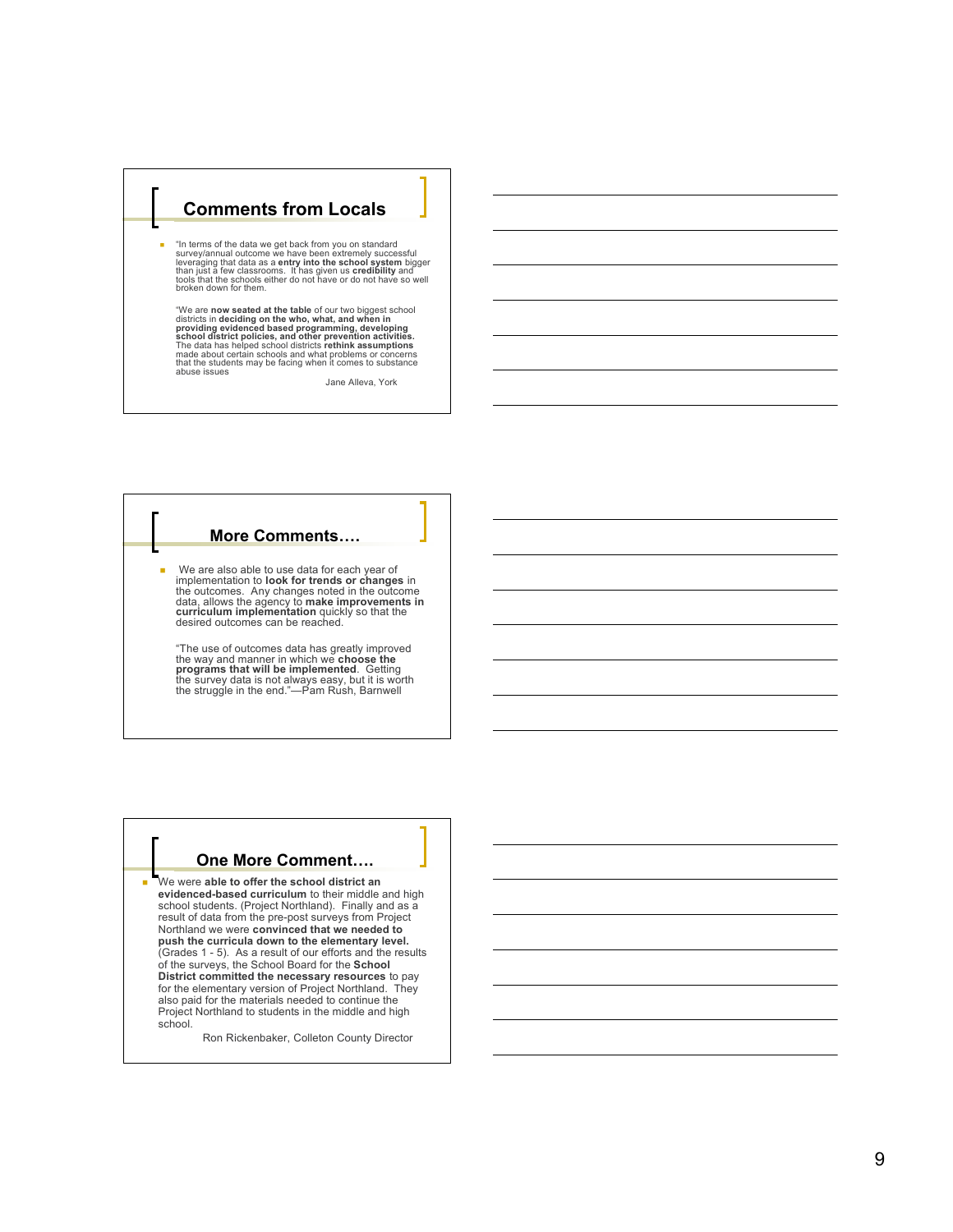



## **New DAODAS Standard Survey**

The selected Core Measures for the pre-post test were:

- Perceived Risk (NOMs)
- Favorable Attitudes (NOMs)
- Decision-Making<br>○ Perceived Peer Norms
- **Perceived Parental Attitudes**
- 
- <sup>o</sup> 30-day use of cigarettes, other tobacco products,<br>alcohol, marijuana, other illegal drugs, inhalants, non-<br>medical prescription medication use, and non-medical<br>over-the-counter medication use
- Age of 1<sup>st</sup> Use (substances above)<br>○ Parent Communication
- **Perceptions of Workplace Drug-Testing**
- Contact with Prevention Messages